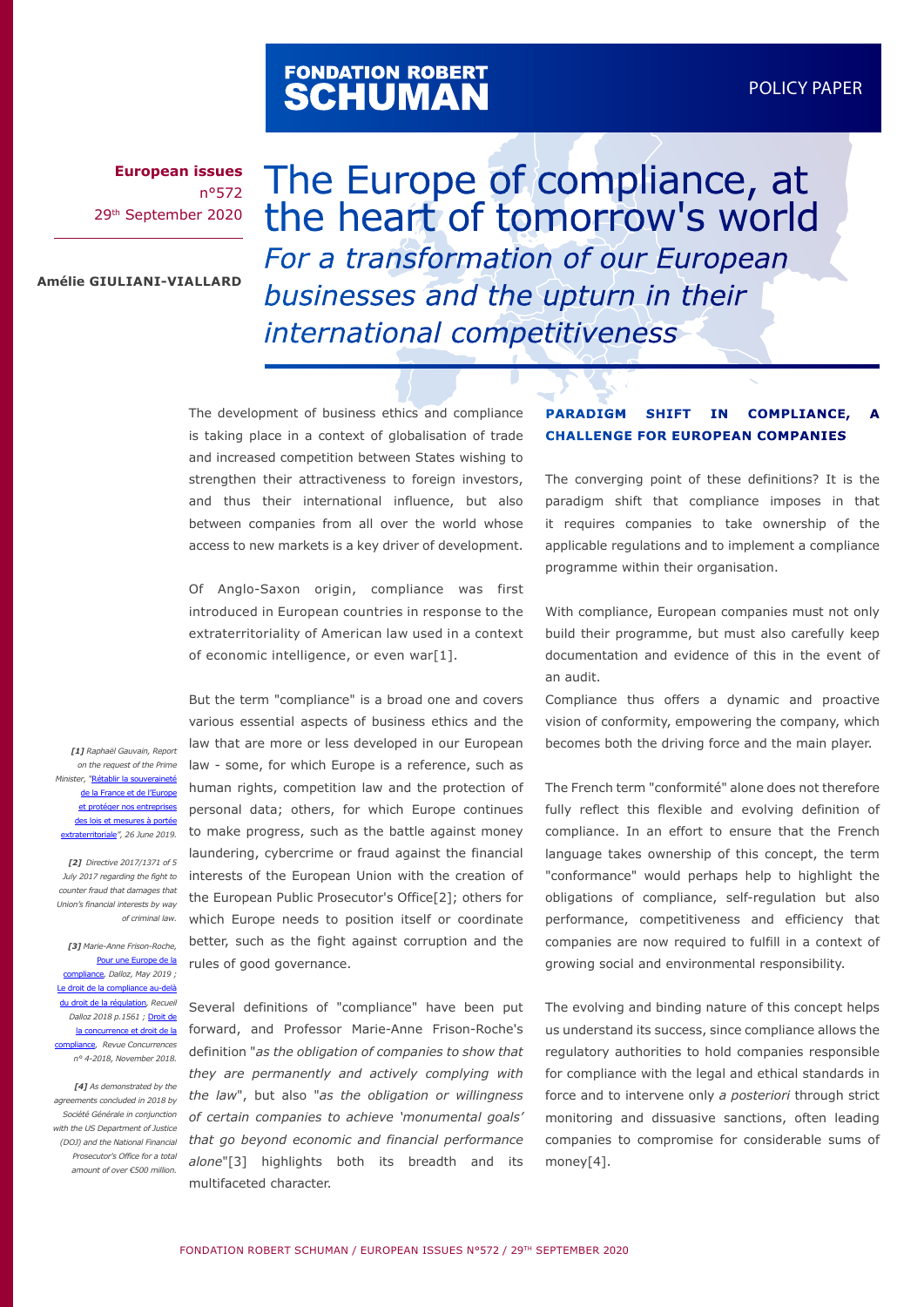2

The Europe of compliance, at the heart of tomorrow's world *For a transformation of our European businesses and the upturn in their international competitiveness*

# **FOR THE DIFFUSION OF FUNDAMENTAL EUROPEAN VALUES AND THE DEVELOPMENT OF CSR**

Europe has not lagged behind in the development of business ethics and compliance, concepts which it has taken up as tools and vectors for the promotion of its values and fundamental freedoms, as illustrated by the **general data protection regulation** ("GDPR"). By defining the territory of the European Union as the criterion for the application of this major text, whether it is the place of establishment of the data controller or its processor or, for data controllers or processors established outside the European Union, the place of residence of the individuals whose personal data are processed or who are the subject of profiling, the European Union has given itself the means to ensure that the principles and values it promotes in terms of personal data protection have worldwide influence. This is undoubtedly the European Union's first ambitious extraterritorial text, the repercussions of which are still being felt today as illustrated by the [California](https://www.oag.ca.gov/privacy/ccpa) [Consumer Protection Act\[](https://www.oag.ca.gov/privacy/ccpa)5].

France has also adapted a great deal to the development of compliance. Initially, with the so-called Sapin II law of 9 December 2016[6], which subjects managers of companies up to a certain size to specific anti-corruption measures under the supervision of the French Anti-Corruption Agency and to administrative and/or criminal sanctions. Then, in a second phase, with the provisions of the Act of 27 March 2017 requiring companies of a certain size to establish and implement a monitoring plan to prevent their suppliers and subcontractors from breaching principles and obligations as diverse as human rights and fundamental freedoms, human health and safety and the environment[7]. Finally, with the various decrees of 2017, the PACTE law and the various decrees issued on this basis to promote the development of corporate social responsibility (CSR)[8]. So much so that the different levels of standards to be grasped with regard to these same subjects have multiplied and become difficult to read, even for the most seasoned professionals.

#### **THE DANGERS OF "BILLBOARD" COMPLIANCE AND "COSM-ETHICS"**

These new compliance requirements are all the more significant in that they are in practice extended to suppliers and subcontractors of companies who, in principle, should not be subject to them except if they have already met the set thresholds. SMEs and SMIs that want to sign contracts with large groups often have no choice but to commit themselves to comply with cumbersome, costly procedures and protocols that they do not always understand or implement if they want to be selected for the work.

The direct and operational consequence of this paradigm shift in compliance is also to force companies to allocate sufficient budgets to comply, or risk being sanctioned by the regulator or the judge for their inaction or negligence.

It is therefore understandable how companies often find themselves powerless in the face of this major change and the resulting costs, tossed between fear and rejection, between the wish to opt out and the fear of submission.

### **FOR A EUROPE OF COMPLIANCE AT THE HEART OF TOMORROW'S WORLD**

How then can we enhance this development in Europe and support European companies in their transformation and development in tomorrow's world by structuring and developing a Europe of compliance?

First of all, it is through political will. The new **European** [Public Prosecutor's Office](https://ec.europa.eu/info/law/cross-border-cases/judicial-cooperation/networks-and-bodies-supporting-judicial-cooperation/european-public-prosecutors-office_en), headed by the magistrate Laura Codruta Kövesi whose twenty-two prosecutors were appointed by the Council of the European Union on July 27 last, is a first and ambitious achievement that we can only hope to strengthen, in the long term, with the participation of all Member States[9]. It should also be the culmination of a European business code that business, legal and compliance professionals have been calling for, for so many years[10]. But more than that, it is through real integration, or even an "infusion", of the notion of ethics and responsibility

*[5] The "CCPA" came into force on 1 January 2020.*

*[6] Law n° 2016-1691 of 9 December 2016 relating to transparency, the battle to counter and the modernisation of economic life.*

*[7] Law no. 2017-399 of 27 March 2017 relating to the duty of due diligence of parent companies and principal companies applicable to companies employing at least 5,000 employees in France or 10,000 abroad.*

*[8] Decree of 12 July 2017 "on various measures to simplify and clarify the information requirements for companies" and Decree of 19 July 2017 "on the publication of non-financial information by certain large companies and certain large groups", in transposition of EU Directive 2014/34; Law 2019-486 of 22 May 2019 on the growth and transformation of companies, known as the PACTE law.*

*[9] "The European Prosecutor's Office: hopes and challenges" by Laura Codruta Kövesi,* [Schuman](https://www.robert-schuman.eu/en/bookshop/0251-the-schuman-report-on-europe-the-state-of-the-union-2020)  [Report on Europe – State of the](https://www.robert-schuman.eu/en/bookshop/0251-the-schuman-report-on-europe-the-state-of-the-union-2020)  [Union 2020](https://www.robert-schuman.eu/en/bookshop/0251-the-schuman-report-on-europe-the-state-of-the-union-2020)*, Editions Marie B, Paris, May 2020, 272 p.*

*[10] On this issue see the remarkable work of* [the Henri](https://www.henricapitant.org/la-construction-europeenne-en-droit-des-affaires-acquis-et-perspectives)  [Capitant Association](https://www.henricapitant.org/la-construction-europeenne-en-droit-des-affaires-acquis-et-perspectives) *supported by the Robert Schuman Foundation (notably* European Issue n° 418*, For a European Business Code, Paul Bayzelon, Elise Bernard, 23 January 2017 :* [https://www.robert-schuman.eu/](https://www.robert-schuman.eu/en/doc/questions-d-europe/qe-418-en.pdf) [en/doc/questions-d-europe/qe-](https://www.robert-schuman.eu/en/doc/questions-d-europe/qe-418-en.pdf)[418-en.pdf](https://www.robert-schuman.eu/en/doc/questions-d-europe/qe-418-en.pdf)*)*